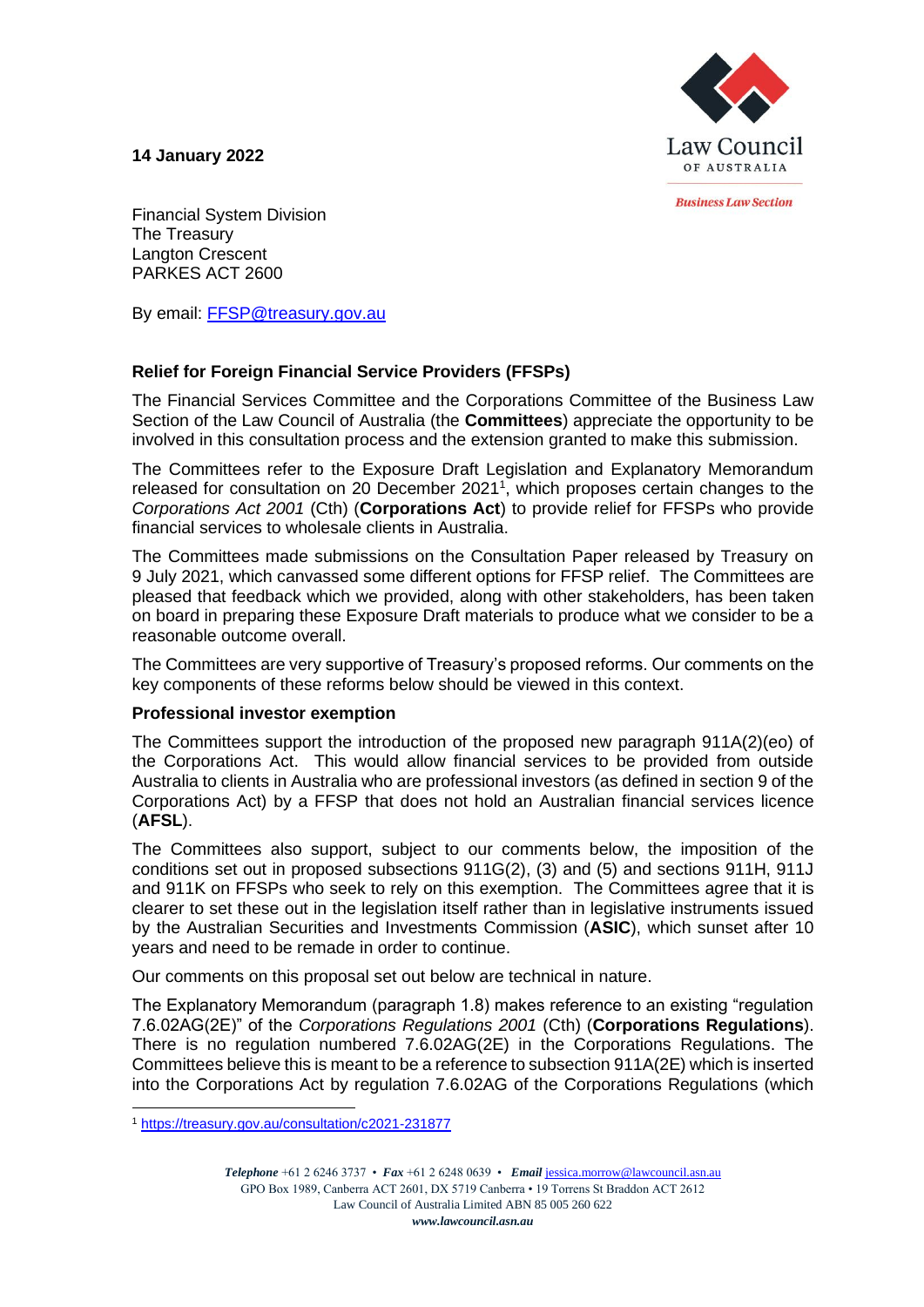has been made using the regulation making power under paragraph 926B(1)(c) of the Corporations Act), which relevantly provides:

# '**7.6.02AG Modification of section 911A of the Act**

 For paragraph 926B(1)(c) of the Act, Part 7.6 of the Act applies as if section 911A of the Act were modified by inserting after subsection 911A(2) the following subsections:

….

- "(2E) Also, a person (*person 1*) is exempt from the requirement to hold an Australian financial services licence for a financial service they provide to a person (*person 2*) in the following circumstances:
- (a) person 1 is not in this jurisdiction;
- (b) person 2 is a professional investor;
- (c) the service consists of any or all of the following:
	- (i) dealing in derivatives, foreign exchange contracts, carbon units, Australian carbon credit units or eligible international emissions units;
	- (ii) providing advice on derivatives, foreign exchange contracts, carbon units, Australian carbon credit units or eligible international emissions units;
	- (iii) making a market in derivatives, foreign exchange contracts, carbon units, Australian carbon credit units or eligible international emissions units." '

This incorrect reference to "regulation 7.6.02AG(2E)" is also made in paragraph 1.27 of the Explanatory Memorandum, which says that the exemption outlined above is to be "replaced". The Committees assume that this means regulation 7.6.02AG of the Corporations Regulations will be amended in due course so that subsection 911A(2E) is no longer inserted into the Corporations Act.

Under proposed section 911E of the Corporations Act, regulations may be made to exclude the availability of the professional investor exemption for certain kinds of financial services, financial products and/or professional investors. It would be preferable if a decision about any such exclusion were to be made before the reforms commence. It could be problematic and disruptive if a FFSP begins to provide a financial service to professional investors in Australia in reliance on this exemption, and then find that regulations are made which effectively take the relief away and prevent the FFSP from being able to lawfully provide the relevant financial service in Australia in those circumstances without an AFSL. It could also undermine the objective of the reform, by adding regulatory complexity, which increases barriers to entry and detracts from FFSP engagement in the Australian market. The Committees strongly recommend that this type of outcome be avoided and, accordingly, that section 911E is removed from the reform package.

The Committees also note that there may be FFSPs currently providing financial services to wholesale clients in Australia who are not professional investors in reliance on *ASIC Corporations (Foreign Financial Services Providers – Limited Connection) Instrument 2017/182 (***Limited Connection Relief**), which is currently due to sunset on 31 March 2023. They will not be able to rely on the professional investor exemption. The Committees recommend that ASIC's Limited Connection Relief remain in place until 31 March 2023 to allow for an appropriate transition, so as to minimise disruption to Australian clients of the affected FFSPs and allow time for affected FFSPs to make alternative arrangements.

The Committees also observed some additional full stops that seem to be unintentionally included in proposed paragraphs 911H(3)(c)(iii) and (v).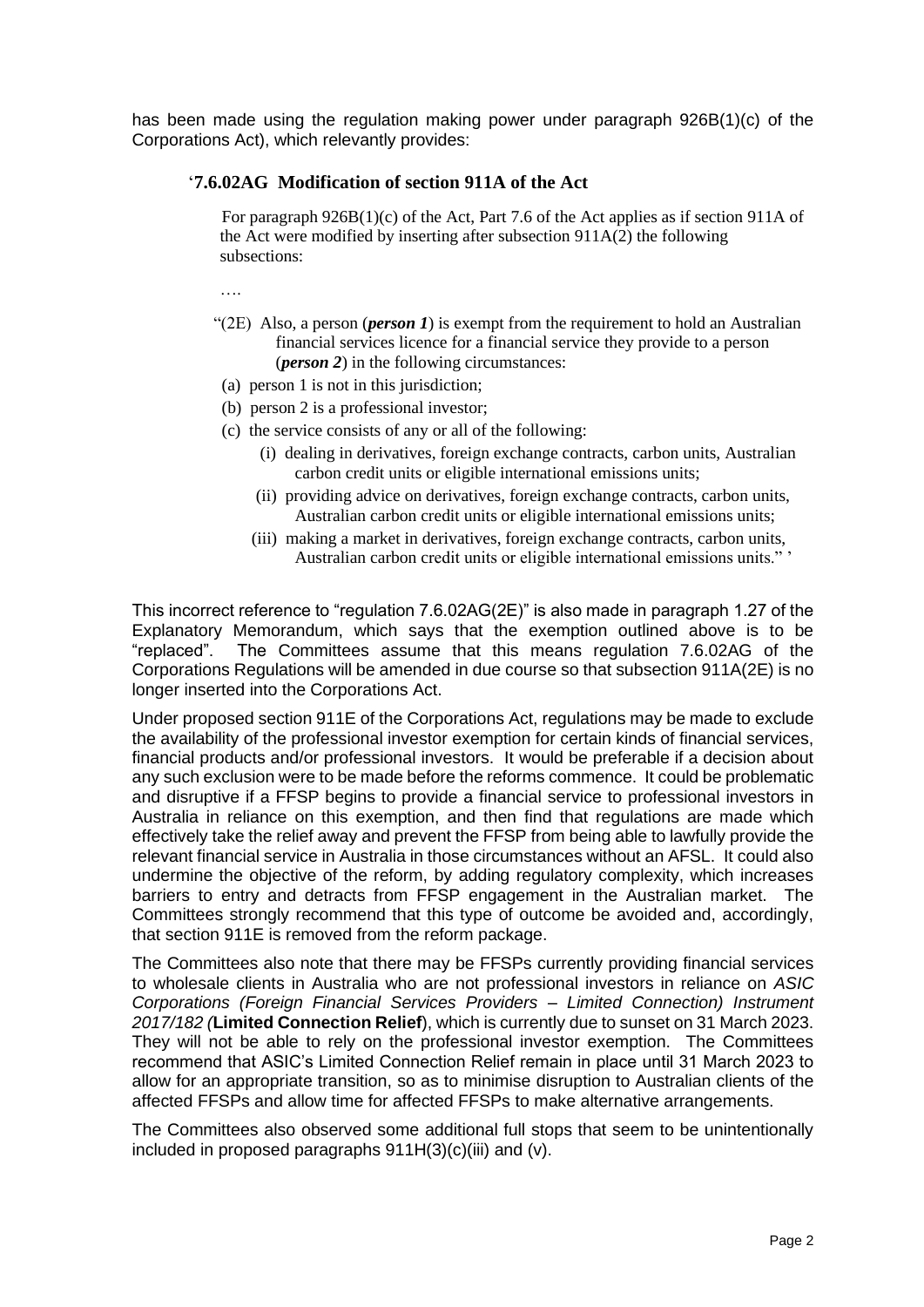# **Comparable regulator exemption**

The Committees support the introduction of the AFSL exemption under proposed paragraph 911A(2)(ep) of the Corporations Act, which would allow FFSPs regulated in foreign jurisdictions, under regimes which have been assessed as comparable, to provide financial services to wholesale clients in Australia without holding an AFSL.

The Committees also support, subject to our comments below, the imposition of the conditions on FFSPs seeking to rely on this exemption which are set out in proposed subsections 911G(2), (3) and (5), sections 911H, 911J and 911K and subsections 911L(2), (3), (5) and (6). For reasons outlined above, we agree that it is clearer to set these out in the legislation itself rather than in ASIC legislative instruments.

The Committees note that, unlike paragraph 911A(2)(eo) which applies to a "person", paragraph 911A(2)(ep) requires that the person is a "foreign company". While the definition in section 9 of the Corporations Act does make it clear that the definition of a foreign company includes unincorporated bodies formed outside Australia, we think it would be beneficial if the exemption was available to foreign entities, regardless of the corporate structure. The main requirement that the foreign entity should be able to establish is that it is a vehicle (in its particular form) regulated as such by a regulator in the comparable jurisdiction.

The industry would appreciate some indication of timing as to when the Minister will make the determination of which regulators are comparable under proposed section 911T. The Committees note that existing ASIC legislative instruments for FFSPs regulated by comparable regulators are currently due to expire on 31 March 2023. The Committees would not want to see a situation where the ASIC relief had expired and the Minister had not made a determination, which would disrupt the ongoing provision of financial services by FFSPs who currently rely on ASIC legislative instruments.

#### **Conditions imposed on professional investor exemption and comparable regulator exemption**

FFSPs that seek to rely on the professional investor exemption or the comparable regulator exemption need to comply with certain conditions and in this section we comment on those conditions.

Proposed subsection 911G(2) is relevant to both the professional investor exemption and the comparable regulator exemption and it requires the FFSP to notify ASIC that they intend to rely on the relevant exemption "as soon as practicable, and before the  $15<sup>th</sup>$  business day, after the first time (the **start time**) after the commencement of this section that the person starts to provide the financial service" by giving ASIC a form of notice. Due to the presence of the comma immediately after "15<sup>th</sup> business day", this could be read as requiring the FFSP to notify ASIC after they commence to provide financial services in Australia and not allowing them to notify ASIC before they commence to do so – which we do not believe is the intention. If this comma was deleted, then we believe it would be clearer that the notification can be made by FFSPs before they commence to provide financial services in Australia in reliance on the exemption. These comments also apply to the description of the obligation in section 1.85 of the Explanatory Memorandum which states that the FFSP "must notify ASIC as soon as practicable (but before 15 days) after the first time that the person starts to provide the financial service under the exemption" – we consider that there should be a comma after "as soon as practicable" and that the parentheses around "but before 15 days" should be removed.

Proposed subsection 911G(3) requires the FFSP to give the assistance reasonably requested by ASIC or a person authorised by ASIC "in relation to the performance of ASIC's functions or the exercise of ASIC's powers". The Committees consider that the exercise of ASIC's powers is a matter purely for ASIC in which third parties ought not to intervene. The Committees consider that it would be preferable to use language more closely resembling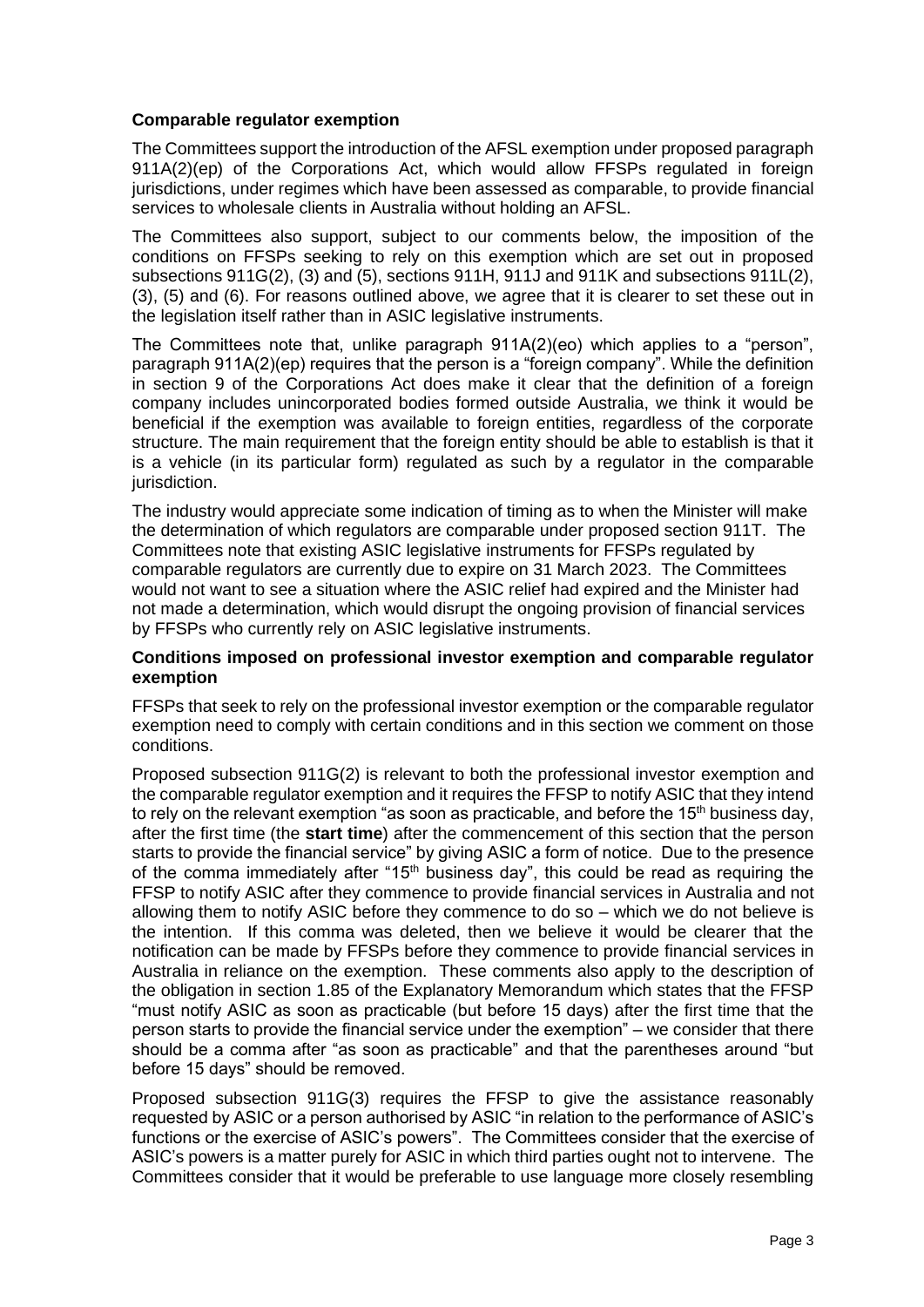subsection 912E(1) of the Corporations Act (which requires a licensee and its representatives to give assistance reasonably requested by ASIC or a person authorised by ASIC "in relation to whether the licensee and its representatives are complying with the financial services laws, and in relation to the performance of ASIC's other functions").

The Committees also consider that proposed subsections 911G(3) and (4) and section 911H (which gives ASIC the power to give directions to FFSPs who are relying on the professional investor exemption or the comparable regulator exemption) potentially have broad application well beyond providing assistance to ASIC for activities that have an Australian investor or client nexus. The Committees recommend that these provisions instead be drafted to focus more directly on the activities which have such a nexus.

Proposed subsection 911L(5) is relevant only to the comparable regulator exemption and it requires the FFSP to have an "agent in this jurisdiction". It is our understanding, having read paragraph 1.117 of the Explanatory Memorandum, that the "agent" can be, but does not have to be, a local agent appointed by a foreign company under section 601CF of the Corporations Act. If this is the case, then the sub-heading above paragraph 1.115 of the Explanatory Memorandum should read "Agent" rather than "Local agent". The description of the role of the agent for this purpose is more clearly defined in the ASIC legislative instruments in the following terms:

"*Agent* means a natural person resident in this jurisdiction or a company, whose name and address were last notified to ASIC by the body for the purposes of this instrument, and who is authorised to accept on the body's behalf, service of process from ASIC and, in relation to proceedings relating to a financial services law, from any person referred to in subsection 659B(1) of the Act;"

The Committees recommend that this definition of "agent" be used for the purposes of subsection 911L(5) to ensure that there is sufficient clarity.

The Committees have also identified a typographical error with the inclusion of a superfluous definite article in the second sentence of paragraph 1.117 of the Explanatory Memorandum, which provides:

'Where it is appropriate to do so, an agent appointed for the purposes of registering a foreign company under section 601CF of the Corporations Act may also act the as the agent for the purposes of the comparable regulator exemption.'

The Committees consider that proposed subsection 911L(6) (which is relevant to the comparable regulator exemption) has the potential to detract from the reforms' objective of recognising comparable regulation of foreign entities and financial services. Given the breadth of the definition of "financial services laws" (see section 761A of the Corporations Act) and the definition of "representatives" (see section 910A of the Corporations Act), the foreign entity may need to introduce a specific compliance framework and training program to address the obligations set out in this subsection. The Committees believe that, to be consistent with the rationale behind the reforms, "representatives" should be limited to specified persons who are located within Australia and "financial services laws" should be a reference to the laws of the relevant comparable jurisdiction. If Treasury is of the view that it is important for FFSPs to expressly comply with Australian general conduct obligations, such as the prohibition against misleading and deceptive conduct, then this should be particularised.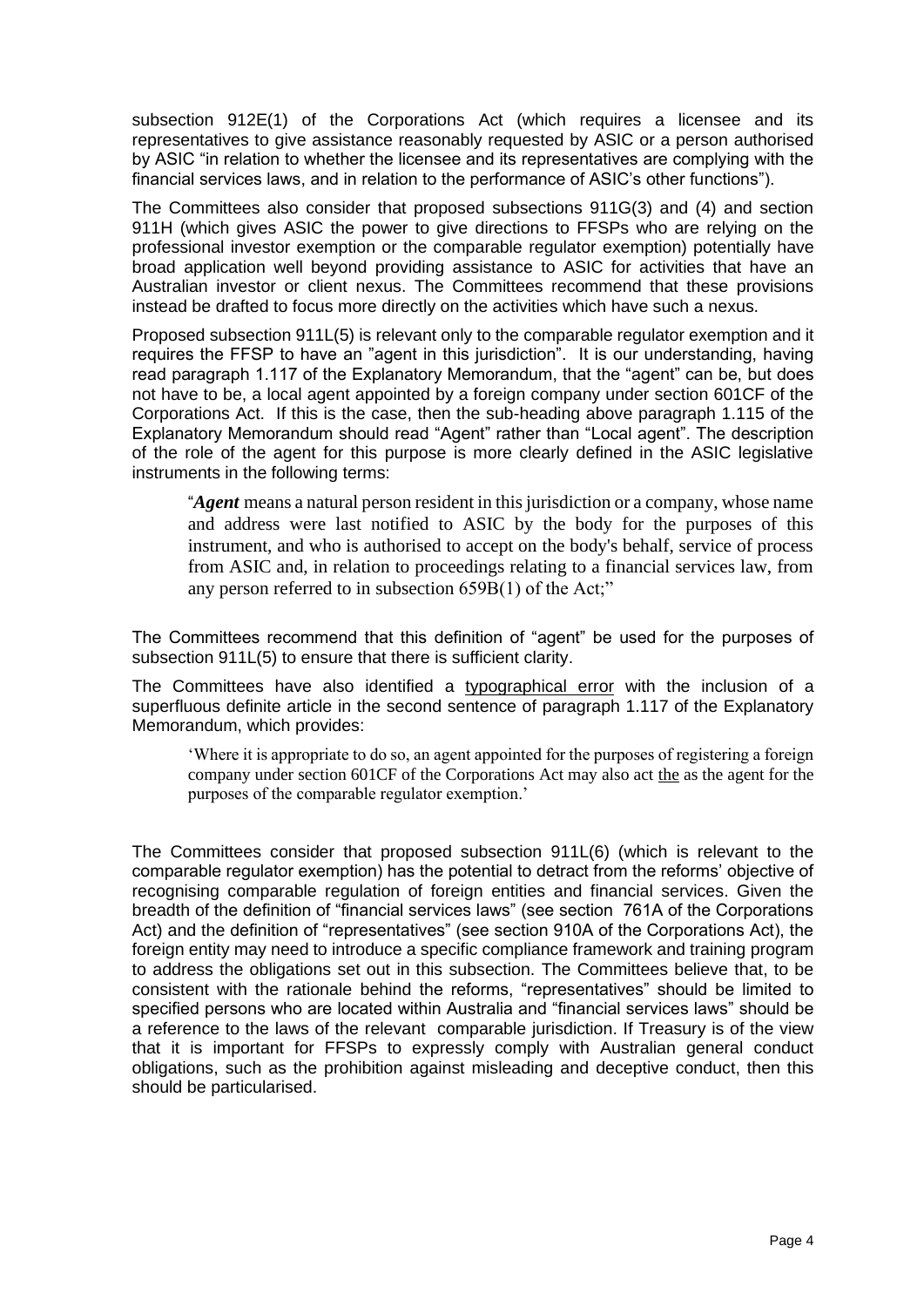The Committees also wish to comment on the drafting of subsection 911L(6) in its current form, and to this end we note that proposed paragraph 911L(6)(a) says that the FFSP must "maintain sufficient oversight" over its representatives. Paragraph 1.121 of the Explanatory Memorandum states that this "includes ensuring that [the FFSP's] representatives are appropriately trained and supervised to provide the financial services". The Committees submit that there should be clarity within the legislation itself and, where possible, consistency with existing provisions of the Corporations Act.

The Committees note that subsection 912A(1) of the Corporations Act, which imposes obligations on AFSL holders, contains a specific obligation for a licensee to ensure that representatives are adequately trained and are competent to provide financial services (paragraph 912A(1)(f)). If this is the intention of paragraph 911L(6)(a), then the obligation with respect to training should be explicitly described in paragraph 911L(6)(a) for consistency with paragraph 912A(1)(f) rather than introducing a separate concept of "sufficient oversight".

The term "sufficient oversight" is not used in subsection 912A(1) and if, as suggested above, the training obligation is expressly spelt out, then we are not sure that "sufficient oversight" adds anything to the obligation in proposed paragraph 911L(6)(b), to "take reasonable steps to ensure that [the FFSP's] representatives comply with the financial services in relation to providing the financial services" (which we note is consistent with an AFSL holder's obligations under paragraph 912A(1)(ca)).

# **Exemption from the fit and proper person test**

The Committees support the proposed amendments to sections 913B and 914B so that FFSPs who apply for an AFSL to provide financial services only to wholesale clients in Australia do not need to satisfy the fit and proper person test if they are already regulated in a foreign jurisdiction which has been determined to be comparable.

However, we submit that the relief afforded to FFSPs who are subject to comparable regulation should be more extensive in circumstances where they apply for an AFSL. In particular, we would like to see greater recognition of the foreign regimes' comparability by relying on requirements of the foreign regimes where they achieve substantially the same outcome as corresponding Australian laws. Imposing all of the Australian laws on these FFSPs will increase their compliance costs as they will need to be across all differences between Australian laws and those in their home jurisdiction.

This is a departure from the approach taken by ASIC in ASIC Corporations (Foreign Financial Services Providers – Foreign AFS Licensees) Instrument 2020/198, which grants exemptions from certain conduct obligations to FFSPs who are only licensed to provide financial services to wholesale clients in Australia. There are FFSPs who have made applications for an AFSL (and incurred significant costs in doing so) on the basis that the relief under this ASIC instrument would apply to their Australian activities. The Committees submit that those FFSPs who obtained their AFSLs from ASIC while this instrument was in force should continue to be able to rely on the relief that this instrument provides, as the availability of this relief could have been material to their decision to obtain, and the ongoing viability of maintaining, an AFSL. Changing the regulatory regime at this juncture would be unduly burdensome and unfair to affected FFSPs.

# **Other observations**

The Committees anticipate that ASIC would issue some guidance for the benefit of FFSPs on how to comply with proposed subsection 911G(2) and on how ASIC would seek to exercise the powers conferred on it by proposed sections 911M to 911S with respect to cancelling and imposing conditions on exemptions.